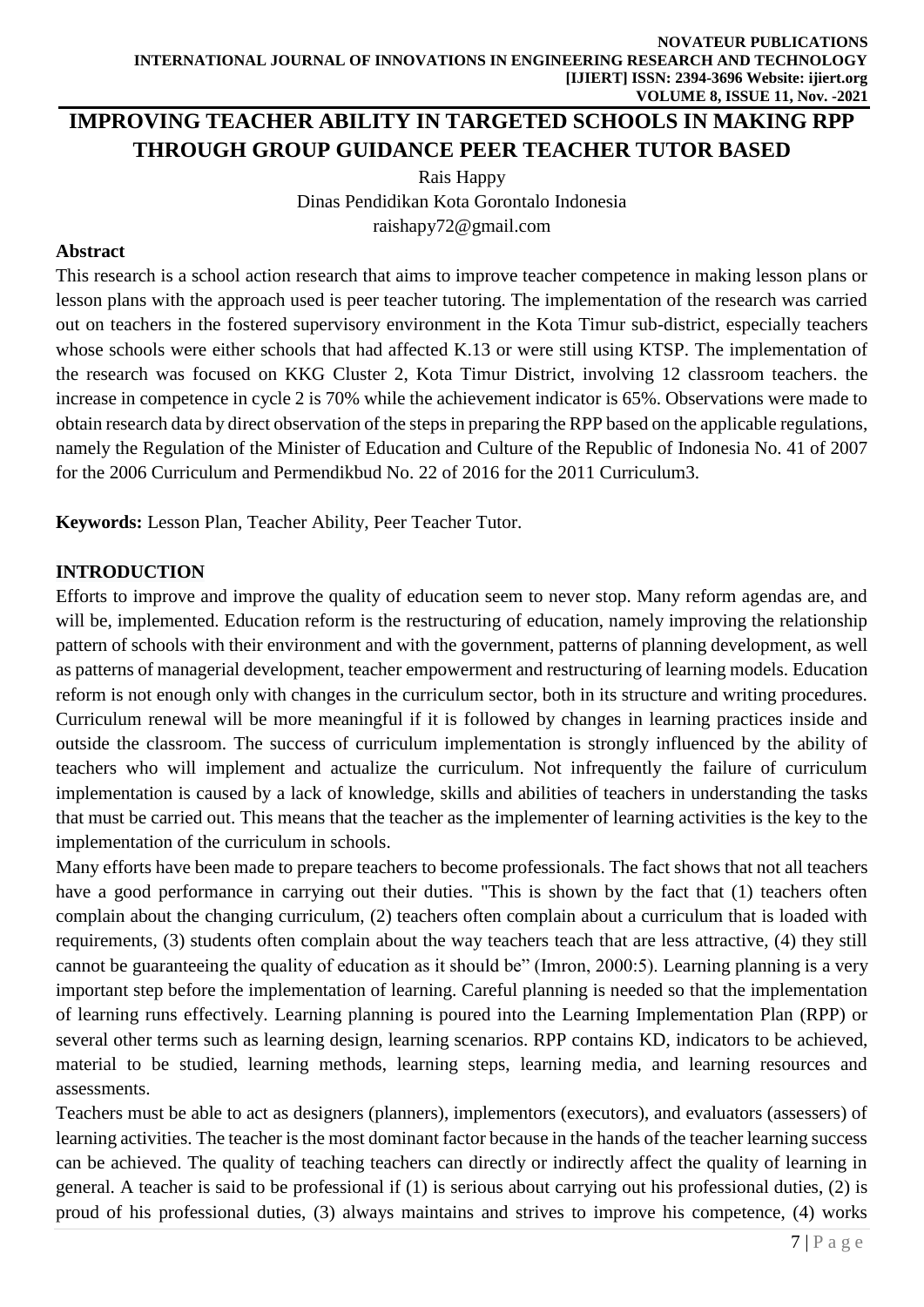#### **NOVATEUR PUBLICATIONS INTERNATIONAL JOURNAL OF INNOVATIONS IN ENGINEERING RESEARCH AND TECHNOLOGY [IJIERT] ISSN: 2394-3696 Website: ijiert.org VOLUME 8, ISSUE 11, Nov. -2021**

seriously without having to be supervised, (5) maintains the good name of his profession, (6) grateful for the rewards obtained from his profession. Professional teachers must have 5 (five) competencies, one of which is the competence of preparing lesson plans. But in reality there are still many teachers who have not been able to develop lesson plans so that this automatically affects the quality of the output produced in the learning process. Thus, the need for the role of supervisors in minimizing the problems faced by teachers in making lesson plans in this case the making of RPP based on Peer Teacher Tutors.

There are several advantages of peer tutors, in finding or overcoming some of the problems faced, among others, peer tutors helping other teachers in equal, freedom of thought and overcoming a problem without any awkwardness or without any intimidation from superiors which causes insecurity will be resolved. This is in line with Arikunto's (2010) statement where tutors are appointed as colleagues appointed to help their peers (fellow teachers). There are several factors that cause teachers to have difficulty in preparing lesson plans, including: (1) teachers do not have a basic teacher education so they are not equipped with knowledge about planning and implementing learning, (2) teachers have never attended training in preparing lesson plans so they only copy paste on friends, even though the copy-pasted lesson plans are often irrelevant to the situation and conditions in their schools so that the existing lesson plans cannot be used as a reference in the learning process, (3) the teacher has attended training, but has not been able to apply it in school.

This condition certainly cannot be allowed to continue, but there must be a solution and real action from the supervisor who is assigned to guide several schools as responsible for the success of education in their schools. These teachers must receive guidance so that they are able to improve their ability in preparing lesson plans, especially for teachers who do not have a teacher education background, before they take additional education so that they have certificate IV as proof of their teaching authority. Supervisors need to take an action through the implementation of peer tutor tutors.

In an effort to minimize teacher problems in making lesson plans, in educational units in targeted schools, especially in KKG Cluster 2 Gorontalo City, the steps taken are as follows: (1) coordinating with the principal of the target schools in the city of Gorontalo, ( 2) mapping the criteria for teachers who will become tutors, (3) grouping teachers in the Teacher Working Group (KKG) to discuss materials related to making lesson plans, (4) carrying out guidance with peer tutoring methods, (5) evaluating the work of teachers in each each group of tutors, (6) evaluates the overall work output of each group of tutors. The benefits of peer tutoring teacher-based group guidance in the preparation of Learning Implementation Plans are: (1) for school principals it can further improve the ability to provide guidance to teachers through the application of peer tutors and (2) for teachers it can provide great benefits in helping solve problems related to the preparation of learning plans, so as to improve the quality of learning which will have an impact on improving learning outcomes.

Understanding tutor according to language is, a person who gives an explanation to a person or group or guidance between friends. However, according to the term there are several meanings described by experts including; Zaini Hisyam et al (2008:45) a good learning method is to teach others according to the same educational background. Thus, studying with friends alone can eliminate the teacher's clumsiness over some of the weaknesses they have. The teacher will not feel ashamed to ask questions or bring up reasons or points that make it difficult for him when dealing with his fellow students. Tutors can act as leaders in group activities as a substitute for supervisors in carrying out mentoring. This is in line with what was stated by Ahmadi and Widodo Supriyono (2011: 184), namely that a tutor of someone of the same age is appointed to be assigned to help his friend who has learning difficulties (individual problems). Relationships between friends are generally closer than direct coordination with supervisors.

According to Alma (2008:78) states that: From the point of view of the formulation of strategies for assisting the process of implementing mentoring activities, there are several learning patterns that can be considered by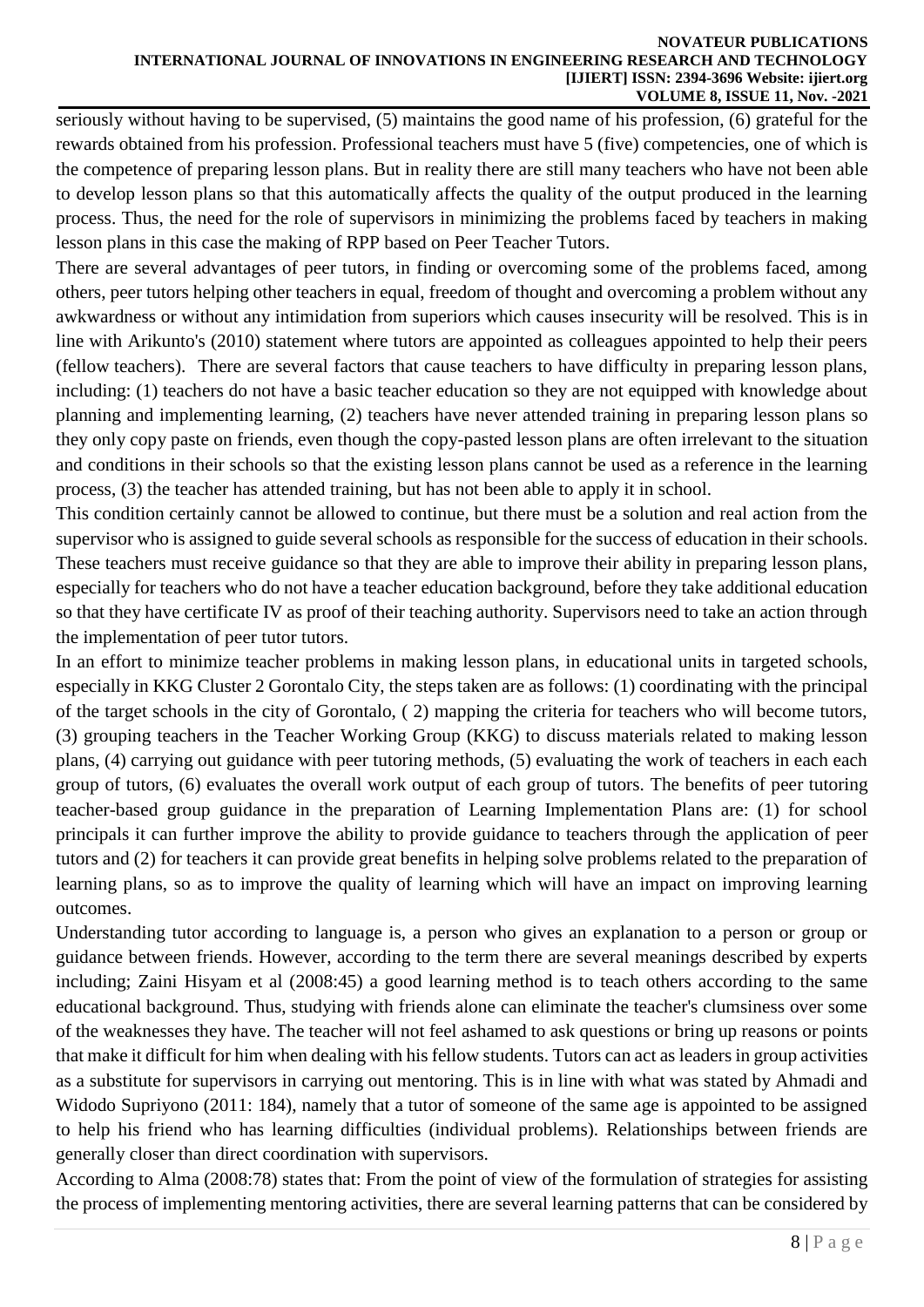#### **NOVATEUR PUBLICATIONS INTERNATIONAL JOURNAL OF INNOVATIONS IN ENGINEERING RESEARCH AND TECHNOLOGY [IJIERT] ISSN: 2394-3696 Website: ijiert.org VOLUME 8, ISSUE 11, Nov. -2021**

supervisors and teachers so that teaching and learning activities can run regularly according to certain patterns. In this learning pattern, the scientific actions of the supervisor will be reflected in the interaction between teachers and teachers, between teachers and school administrators and between teachers and supervisors.

Meanwhile, according to Arikunto (in Nurhayati, 2010) states that: "Peer tutors are someone or several students who are appointed by the teacher as teacher assistants in providing guidance to classmates".

To determine a tutor there are several criteria that must be possessed by a teacher, namely students who are selected with high learning achievement scores, can provide guidance and explanations to other teachers who have difficulty in learning and have the patience and ability to motivate teachers in learning. Arikunto suggested that in choosing a tutor the following things need to be considered: a) The tutor can be accepted (approved) by the majority of teachers so that the teacher does not have any fear or reluctance to ask him questions. b) The tutor can explain the material to be taught that is needed by other teachers in teaching and learning activities. c). The tutor is not arrogant, cruel or hard-hearted towards his fellow friends. d) The tutor has sufficient creative power to provide guidance, namely being able to explain the lesson to his friends. From some of the opinions above, it can be concluded that the selection of teachers as peer tutors requires considerations, namely: having intelligence that is superior to their friends, not being arrogant, cruel or hardhearted towards fellow friends, having the ability to accept material, and having creativity. in guiding and explaining the subject matter to his friends.

### **METHOD**

This research was conducted in three stages, namely preparation, implementation and evaluation and reflection, and carried out at least in two cycles. The research was conducted at the Teacher Working Group (KKG) Cluster 2 in Kota Timur District, Gorontalo City which was carried out through the following steps; planning, implementation, observation, and reflection as shown below:



Based on the picture of the research steps above, it can be described as follows:

# **Cycle 1**

## **Planning**

This action research involved 12 classroom teachers who were considered to have not really understood the preparation of lesson plans, both the 2013 curriculum and the 2006 curriculum, based on the syllabus that had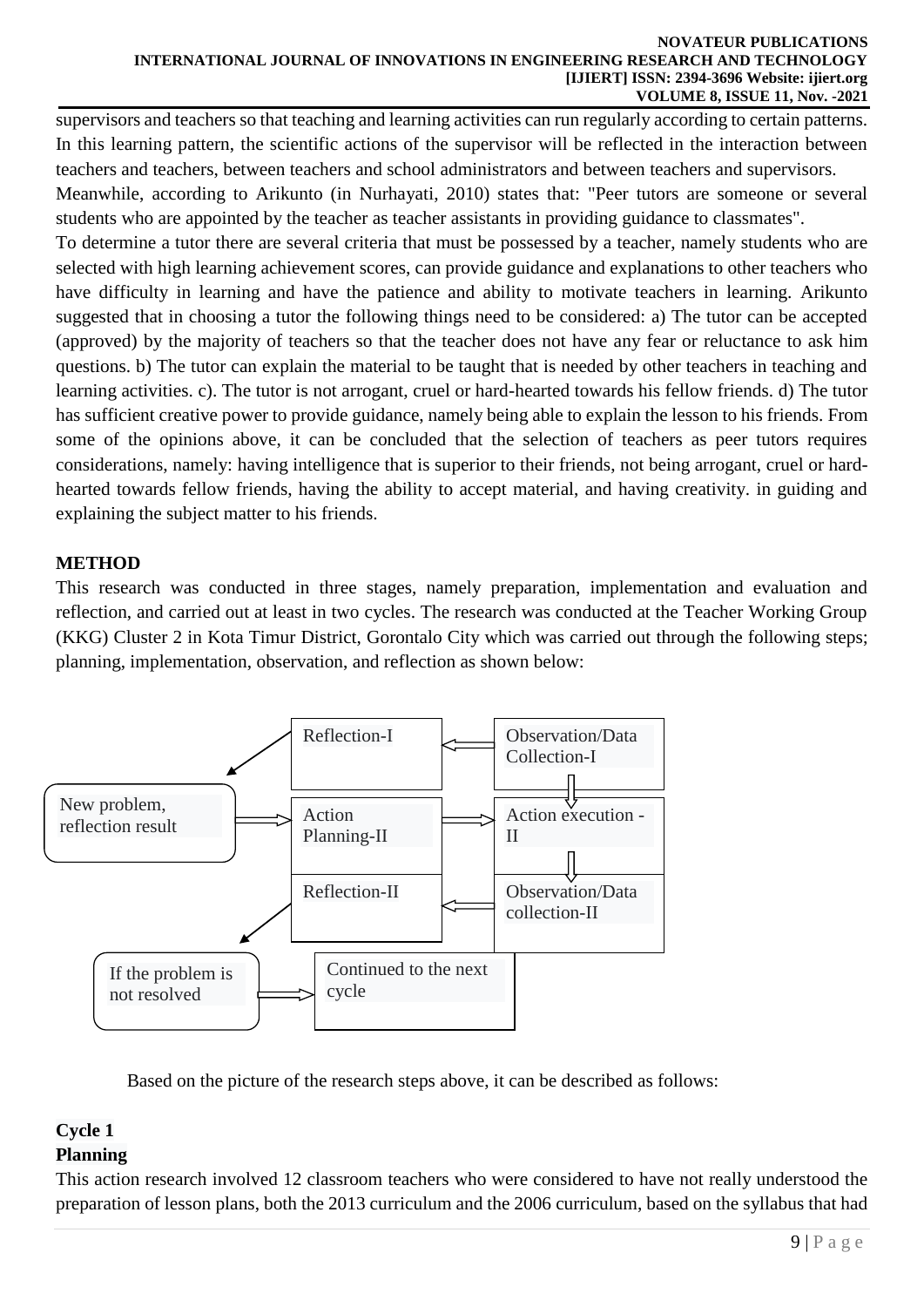been prepared by each teacher. The preparation of the lesson plans is carried out in groups accompanied or controlled directly by the supervisor under the guidance of several tutors who are considered proficient in making lesson plans. This activity is carried out in two cycles until the teacher is judged to have the ability to develop good lesson plans. In each cycle the supervisor observes and assesses the development of each teacher's ability.

### **Actions and Observations**

The research begins by submitting a self-made lesson plan according to the subjects and basic competencies. Based on these data, supervisors (supervisors) provide guidance to teachers according to the difficulties of each teacher. After identifying weaknesses, the supervisor determines peer tutors who will guide their colleagues in making lesson plans. The teacher prepares the RPP by following the steps as follows: Steps for Preparation of the Learning Implementation Plan (RPP) with the following components: School Identity, Time Allocation, KI. KD, Competency Achievement Indicators, Learning materials, Learning activities, assessments, and media/tools, materials, and learning resources.

The RPP Writing Formats intended in this study are:

The identity of the RPP, as follows:

School name

**Subjects** 

Class/ Semester

Time Allocation

- A. Core Competencies
- B. Basic Competence
- 1. KD on KI 1
- 2. KD on KI-2
- 3. KD on KI-3
- 4. KD on KI-4
- C. Competency Achievement Indicators
- 1. KD indicator on KI-1
- 2. KD indicator on KI2
- 3. KD indicator on KI 3
- 4. KD indicator in KI4.

D. Learning Materials (can come from textbooks and teacher manuals, other learning resources in the form of local content, current materials, learning contexts from the surrounding environment which are grouped into materials for regulation, enrichment and remedial learning)

#### E. Learning Activities.

F. Rating

G. Media. Tools, materials and learning resources in the form of media, materials or learning resources.

These things become the assessment indicators that become the reference for determining the success criteria in this study. The criteria used are:

- Very precise with point 4 (Teacher Correctly and in accordance with the reference to the Minister of Education and Culture)

- Appropriate with assessment points 3 Partially Not Appropriate)

- Inaccurate / in accordance with the assessment point 2 (mostly not appropriate)

- Inappropriate or the teacher does not fit at all with the RPP format explained by assessment point 1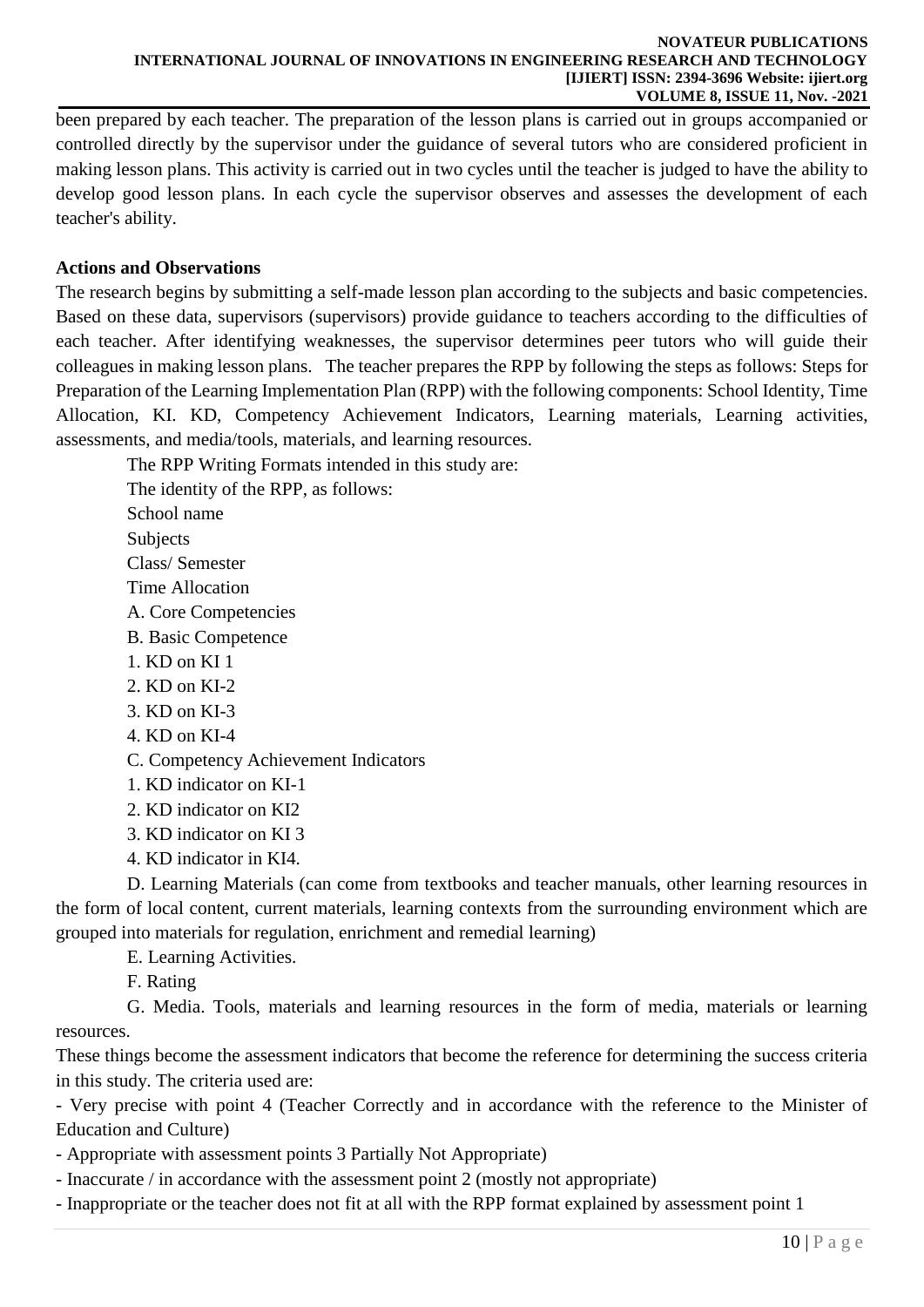The results of the analysis will be presented and at the same time determine the success of the research in cycle 1. If it is not in accordance with the expected reference, it will be continued in cycle 2 by looking at the shortcomings in cycle 1.

## **Cycle 2**

Planning activities are based on reflection from cycle 1, while the steps for action and observation activities are the same as in cycle 1 by taking into account the priority problems concluded in cycle 1 and followed by reflection activities. If the results of the reflection in cycle 2 have shown a significant increase in the teacher's ability, then the research activity is considered successful, but on the contrary if it has not shown the expected results, then the research activity will be continued with the next cycle with the same activity steps as the activities in the cycle. 2 of these.

The data collection technique was carried out by filling out observation sheets during the action research process by the supervisor so that presentative data would be obtained as a result of the research. The research instrument used was an observation sheet used by the supervisor to record the development of the ability of each teacher he fostered during the research process (cycle 1 and cycle 2).

The observation sheet used in this study can be seen in the example below the following page:

### **LEARNING ACTIVITY PLANNING INSTRUMENTS**

| <b>Teacher Name</b> |  |
|---------------------|--|
| School              |  |
| Class, Semester     |  |
| Subjects            |  |
| Basic competencies  |  |
| Date and time       |  |

| NO. | <b>DESCRIPTION OF ACTIVITIES</b>                                         | <b>VALUE CRITERIA</b> |                       |   |   |
|-----|--------------------------------------------------------------------------|-----------------------|-----------------------|---|---|
|     |                                                                          | 1                     | $\overline{c}$        | 3 | 4 |
| 1   | Formulate learning outcomes indicators appropriately                     |                       |                       |   |   |
| 2   | Using topics/themes in the curriculum                                    |                       |                       |   |   |
| 3   | Determine the way to achieve the goal                                    |                       |                       |   |   |
| 4   | Determine the activity steps in achieving the activity goals             |                       |                       |   |   |
| 5   | Determine the time allocation for the activities carried out             |                       |                       |   |   |
| 6   | Determine the grouping of directions in the implementation of activities |                       |                       |   |   |
| 7   | Determining learning media in achieving goals                            |                       |                       |   |   |
| 8   | Determining learning tools in accordance with the objectives             |                       |                       |   |   |
| 9   | Determine the assessment tool according to the purpose                   |                       |                       |   |   |
|     | <b>Total Real Value</b>                                                  |                       |                       |   |   |
|     |                                                                          |                       |                       |   |   |
|     | Total Ideal Value = $36$                                                 |                       | <b>CLASSIFICATION</b> |   |   |
|     | Percentage Value =                                                       |                       |                       |   |   |
|     |                                                                          |                       |                       |   |   |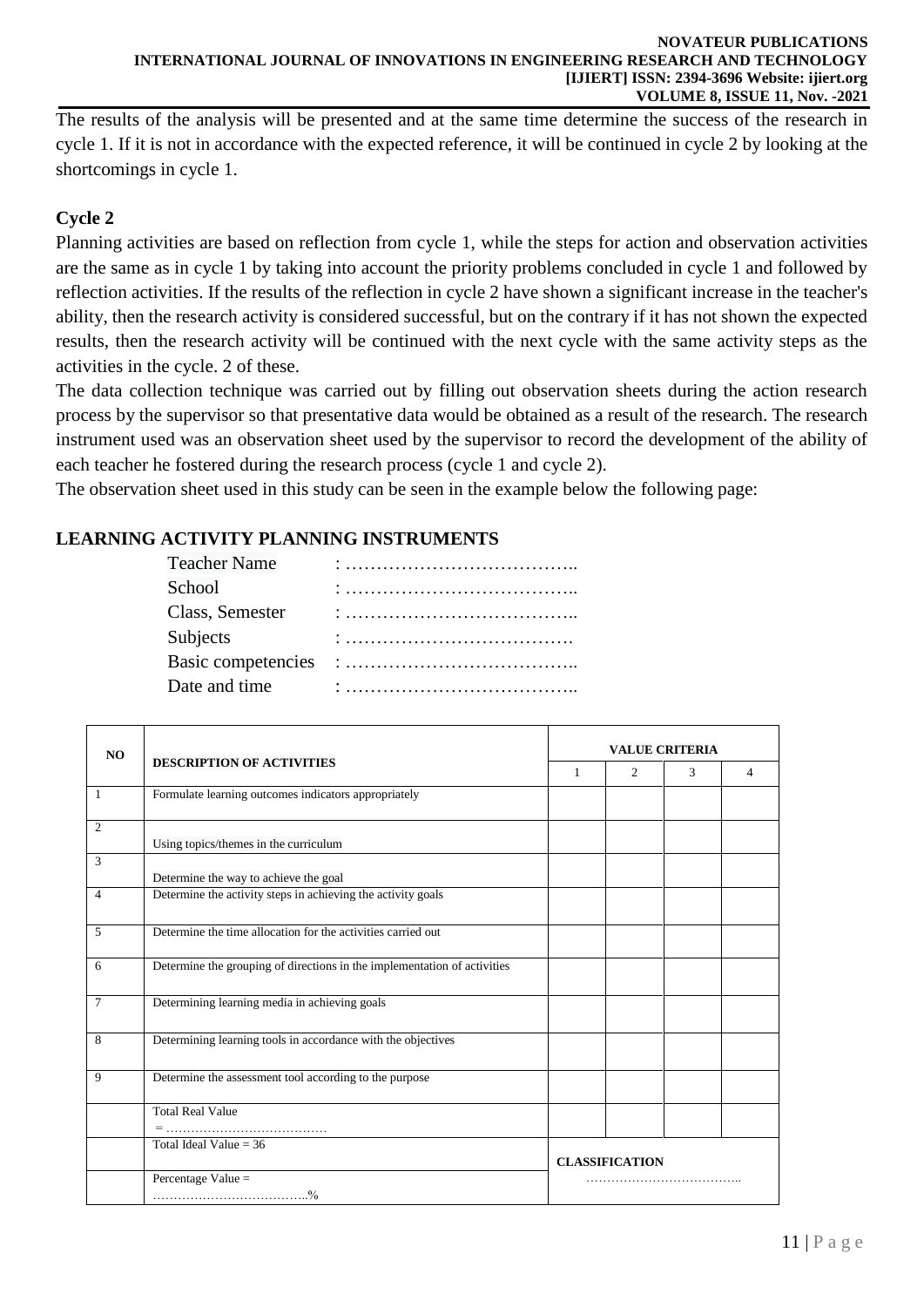| A : Very Precise : 76% - 100%   |
|---------------------------------|
| $\vert$ B : Exactly: 56% - 75%  |
| $\mathsf{IC}:$ Less : 26% - 55% |
| $D: Inaccurate: 0\% - 25\%$     |

#### **COACHING SUGGESTIONS**

The data analysis technique was carried out on the results of the teacher's lesson plans as initial data on the teacher's abilities and the results of observations made during the coaching process will be analyzed in a presentational manner and carried out with descriptive techniques to measure the success of the coaching process in accordance with the objectives of this school action research.

#### **RESULTS AND DISCUSSION**

Action research carried out in the Teacher Working Group with peer tutoring techniques was carried out by the supervisor carried out in group assistance as an effort to improve the ability of teachers in preparing lesson plans. The research was conducted on 12 teachers and other teachers in the Teacher Working Group, especially in relation to RPP K.13. The targeted teachers are classroom teachers who still need to improve their competence in preparing the lesson plans. However, the problem in this action research is focused on increasing the competence of the preparation of the Learning Implementation Plan (RPP) with the assumption that if the teacher is able to prepare the lesson plan well, then at least he or she already has guidelines for carrying out the steps of learning activities in the classroom according to their respective subjects. respectively. From the initial data obtained in research activities, it can be seen that 60% of teachers still have difficulties in formulating indicators of effective learning objectives in accordance with the Competency Standards and Basic Competencies of each subject. In addition, teachers also still find difficulties in choosing learning strategies and methods, as well as determining assessment techniques and methods that can measure the achievement of learning objectives.

Meanwhile, for the determination of learning materials / learning materials have been mastered up to 65% and the planned media is 60% appropriate. However, in determining learning activities, the steps and allocation of time needed have not been detailed.

Below we can see on the graph of the teacher's ability at the beginning of the activity:



#### Teacher's Ability in Preparation of RPP Before Imposed Action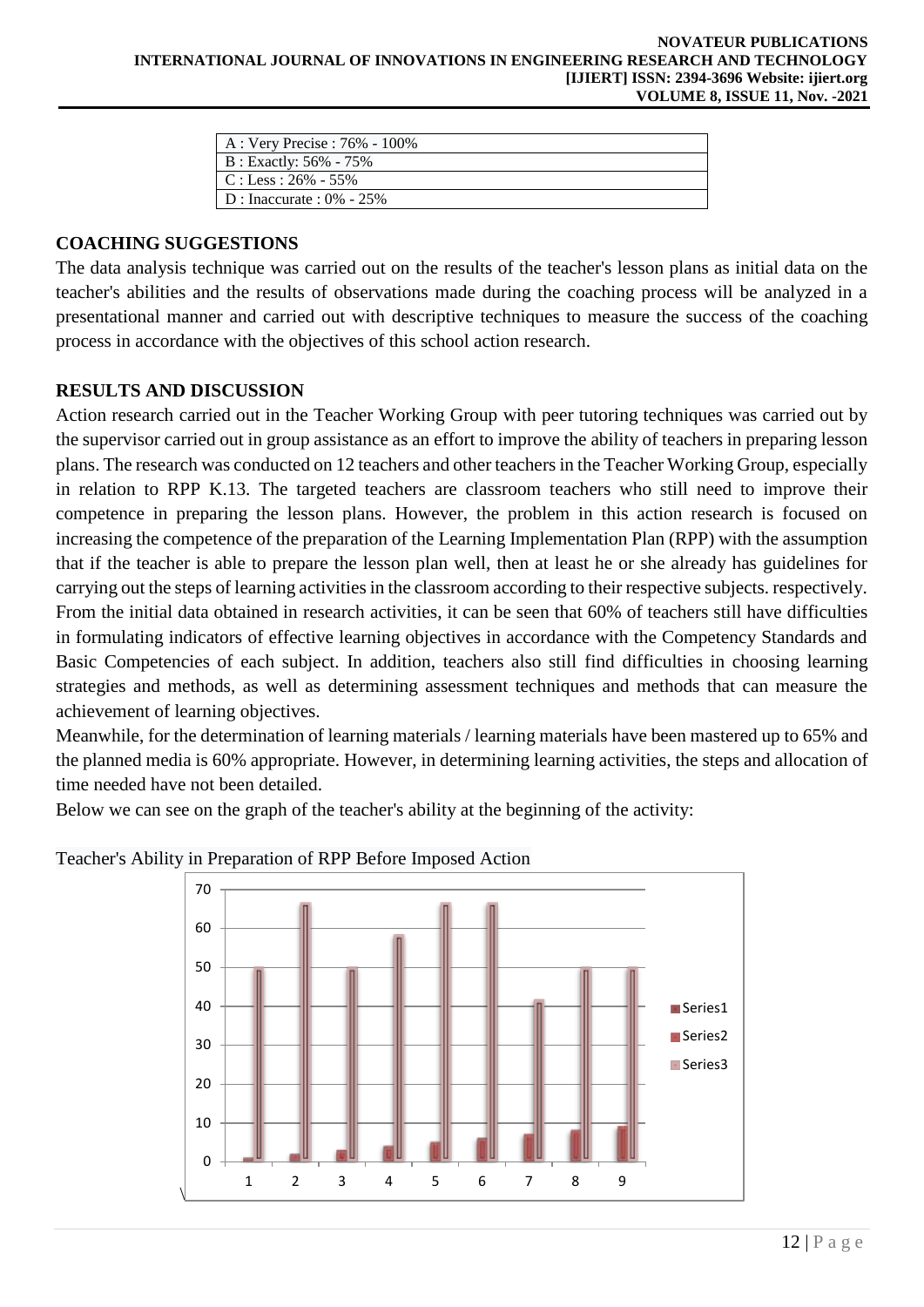Based on the results of observations based on the teacher's actions in preparing learning plans with 9 observation indicators, it was found that points 5 and 6. Meanwhile, of the 3 observation indicators it was still below 60%. The lowest is the 7th point or determining the right learning media is still standard 50.

Some of the problems above, it is necessary to take action through cycle 1. In cycle 1, look at the RPP observation instrument with the following categories:

- $1 =$  Formulate learning outcomes indicators appropriately
- $2 =$ Using topics/themes in the curriculum
- $3 =$  Determine the way to achieve the goal
- $4 =$  Determine the activity steps in achieving the activity goals
- 5 = Determine the time allocation for the activities carried out
- $6 =$  Determine the grouping of directions in the implementation of activities
- $7 =$  Determine learning media in achieving goals
- 8 = Determining learning tools according to the objectives
- $9 =$  Determine the assessment tool according to the purpose

The description of the increase in cycle 1 can be illustrated in the following graph:

## **Learning Planning Ability After Cycle 1**



Seeing the results obtained in the reflection of the activities of cycle 1, an action research was carried out in cycle 2 by using the results of the action of cycle 1 as input in planning activities for this cycle with the aim of further improving and strengthening the ability of teachers in preparing Learning Implementation Plans (RPP) so that they could achieve a minimum yield of 70%.



At the end of the activity cycle, quite encouraging results were obtained which indicated the achievement of the objectives of this action research. The results obtained can be seen as follows: Instrument numbers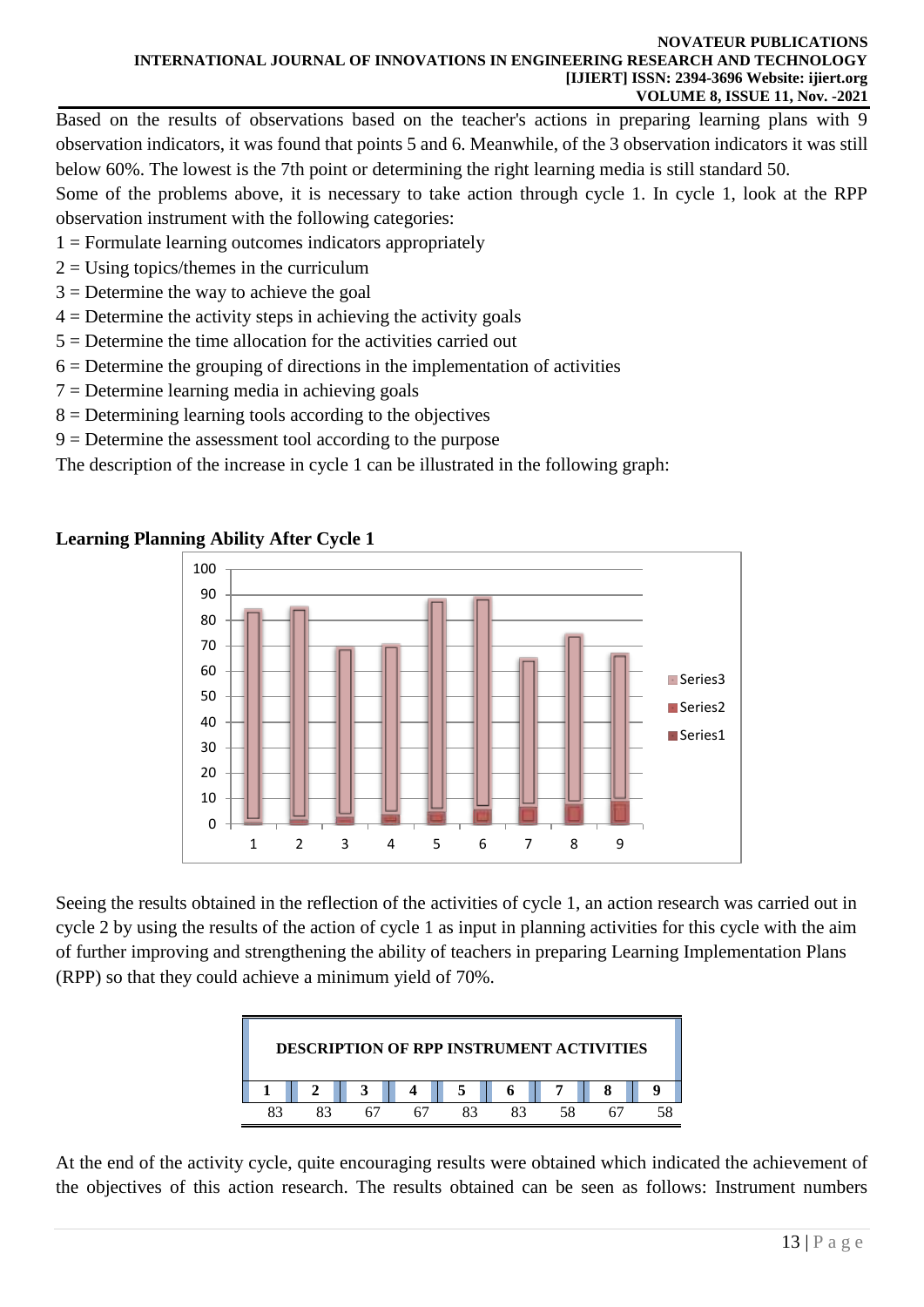1,2,3,5,6 have met the indicators or have reached the standard above 70%, while Instrument numbers 3, 4, 7,8 and 9 still need to be improved.

The things mentioned above should be continued in the action cycle 2. The results of the evaluation and reflection with the observers and several teachers who were the samples in the study, then, a reflection was carried out to see the shortcomings in cycle 1. The things that were carried out were:

1. Conducting a moral approach and re-evaluating problems on indicators that have not been achieved, for example point number 7, namely determining learning media, determining how to obtain learning objectives and determining learning tools.

2. Other things to do are to approach mentoring by re-approaching teachers who are tutors in providing suggestions and input that will be conveyed to their fellow teachers.

3. Coordinate with school principals and other supervisors and observers to help resolve teacher difficulties. Based on the reflection in cycle one, the next action can be described as in the graph below.





From the data collected before and during the action research process, we can see an increase in the ability of teachers in each component of lesson planning, as follows:

A. There are 92% of teachers are able to formulate indicators of learning outcomes appropriately

B. There are 83% able to use topics/themes in the curriculum

C. There are 75% of teachers able to determine the way to achieve the goal

D. There are 75% of teachers able to determine the activity steps in achieving the activity goals

E. There are 83% of teachers able to determine the time allocation for the activities carried out F. Etc.

From the achievements above, it can be said that it is successful, where the indicators that are lacking in cycle 1 can be overcome in cycle 2. Thus, the use of peer tutors is able to improve teacher competence in making lesson plans, both Curriculum 2013 and KTSP.

# **CONCLUSION**

From the School Action Research Process carried out in the Teacher Working Group by utilizing peer tutor tutors in improving teacher competence in making lesson plans, it can be concluded as follows:

1. Tutor-based peer tutoring can improve teacher competence in making lesson plans in KKG 2 Gorontalo City in 2016

2. We can also see a significant increase in the planning component of the learning evaluation. From the original only 40% at the beginning of the activity, to 60% at the end of cycle 1 and managed to reach 70% at the end of cycle 2.